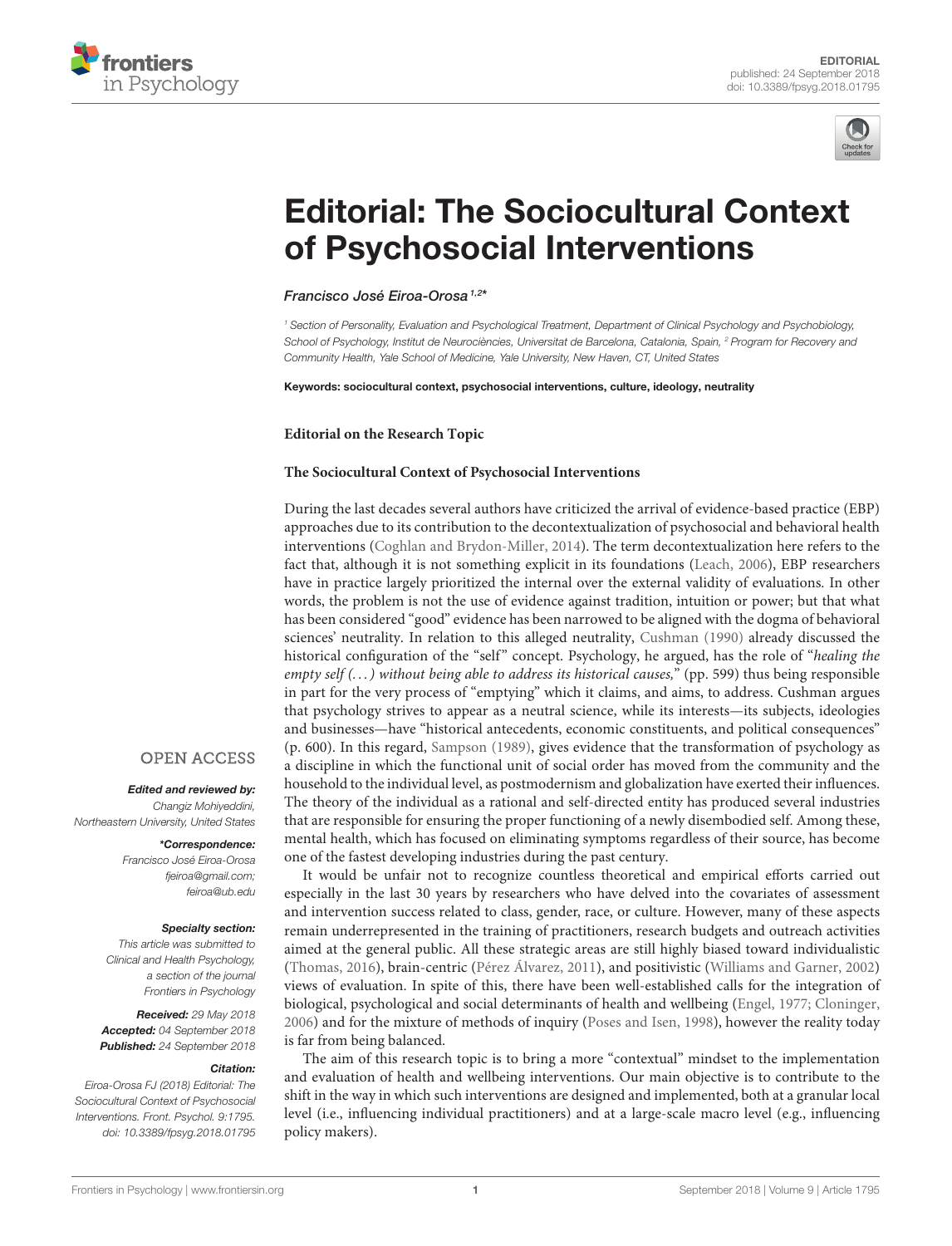In the selection of articles for this special topic we have considered the need to promote self-critical research on underrepresented contexts and innovations that provide greater awareness of excluded groups.

Firstly, some of the articles give special importance to the macro-sociocultural context where interventions take place. In this sense, [Giordano et al.](https://doi.org/10.3389/fpsyg.2017.01631) present a group analytic intervention conducted within a 'Community Based Participatory Research' in an area oppressed by the Mafia. Their qualitative findings revealed the development of an awareness process that allowed the participants to recognize the strong emotional impact related to the Mafia's presence in their lives. Additionally, Eiroa-Orosa and Rowe [reflect on how to transfer the principles and practice of](https://doi.org/10.3389/fpsyg.2017.01020) Citizenship in Mental health to different sociocultural contexts. Citizenship is a novel approach to mental health based on people's connections to the rights, responsibilities, roles, resources and relationships that society offers to them through public and social institutions. The authors evaluate the multiple possibilities that this approach has, without forgetting the neo-colonialist risks of exporting ideas from a prestigious academic institution to daily reality in a distant context. Macro factors such as gender have also been addressed in this special topic. [Wang et al.](https://doi.org/10.3389/fpsyg.2016.01398) performed a metanalysis on gender differences when reporting depressive symptoms in non-clinical populations. Their results appear to confirm the so-called "female preponderance" in the level of self-reported depressive symptoms in the general population, giving support to social gender role theories in explaining these differences.

On another level, other articles on this special topic address meso-levels such as schools and the peculiarities of implementing real world research in these settings. In this line, [Orosz et al.](https://doi.org/10.3389/fpsyg.2017.00311) present a self-critique of their Growth Mindset intervention whose positive effects were not as long lasting as they previously expected. These authors discuss how contextual factors, such as the focus on non-problematic students or the implementation of the intervention in a non-transition stage may have been the reasons for its lack of effectiveness. Similarly, [Andrés-Rodríguez et al.](https://doi.org/10.3389/fpsyg.2017.01608) adapted their evaluation methods in order to be conducted by teachers in the school context. This involved a curricular intervention including education and social contact with persons with lived experience of mental disorders. They discuss the advantages and limitations of implementing a flexible methodology in the classroom including social contact with stakeholders.

A topic that has attracted much attention is the immediate environment of people affected by physical and mental health problems. Considering the importance of family care, Delle Fave et al. [explore happiness, goals, and meanings among persons with](https://doi.org/10.3389/fpsyg.2017.02216) multiple sclerosis and their caregivers, including socio-cultural aspects that may crucially contribute to their functioning. The authors stress at positive adjustment to the disease evolves as

## **REFERENCES**

<span id="page-1-2"></span>Cloninger, C. R. (2006). The science of well-being: an integrated approach to mental health and its disorders. World Psychiatry 5, 71–76.

a result of the development of personal and family resources [both among persons affected as well as their caregivers.](https://doi.org/10.3389/fpsyt.2017.00211) Shi et al. examine the association between family function and self-esteem of Chinese university students with and without grandparenting experience, exploring the moderating effects of social support within this relation as well. The same author[s](https://doi.org/10.3389/fpsyt.2017.00211) also evaluated the effect of Systemic Therapy as they compared supportive therapy to a 6-month treatment for students who were at a clinically higher risk of developing psychosis. Although no time by treatment interactions were found, the authors discuss the possibilities of an intervention that fosters a resourceoriented mindset focusing on solutions rather than problems. Moreover, [Tang et al.](https://doi.org/10.3389/fpsyg.2017.01123) examine the linkages between family factors at the whole, dyadic, and individual levels and two dimensions (affective and behavioral) of Oppositional Defiant Disorder symptoms among Chinese children. In their analyses, the most proximal factors (parent-child relationship and child emotion regulation, which were directly related to subsequent child internalizing problems) were significantly related to child behavioral defiant symptoms.

Finally, in this special topic there is also room for methodological discussions. Trying to integrate two very different worlds, [Ray et al.](https://doi.org/10.3389/fpsyg.2017.01627) explore the possibilities of functional neuroimaging at interpersonal and group levels. These authors attempt to embed their findings within classic concepts such as 'collective consciousness' or 'crowd'. Furthermore, [Buckley et al.](https://doi.org/10.3389/fpubh.2016.00257) report results from a post-programme survey of participants in a non-profit outdoor health programme predominantly targeted at women with families. In this study they test their hypothesis that the population-scale distribution of interest in nature exposure may be bimodal rather than unimodal. Under the bimodal view some individuals would be heavily addicted to naturebased outdoor activities, and others indifferent or indeed repelled by them.

## AUTHOR CONTRIBUTIONS

The author confirms being the sole contributor of this work and approved it for publication.

## FUNDING

FJEO has received funding from the European Union's Framework Programme for Research and Innovation Horizon 2020 (2014–2020) under the Marie Sklodowska-Curie Grant Agreement No 654808.

# ACKNOWLEDGMENTS

We would like to thank all the authors and reviewers who contributed to this special issue.

- <span id="page-1-0"></span>Coghlan, D., and Brydon-Miller, M. (2014). The SAGE Encyclopedia of Action Research. Thousand Oaks, CA: SAGE.
- <span id="page-1-1"></span>Cushman, P. (1990). Why the self is empty: toward a historically situated psychology. Am. Psychol. 45, 599–611. doi: [10.1037/0003-066X.45.5.599.](https://doi.org/10.1037/0003-066X.45.5.599.)